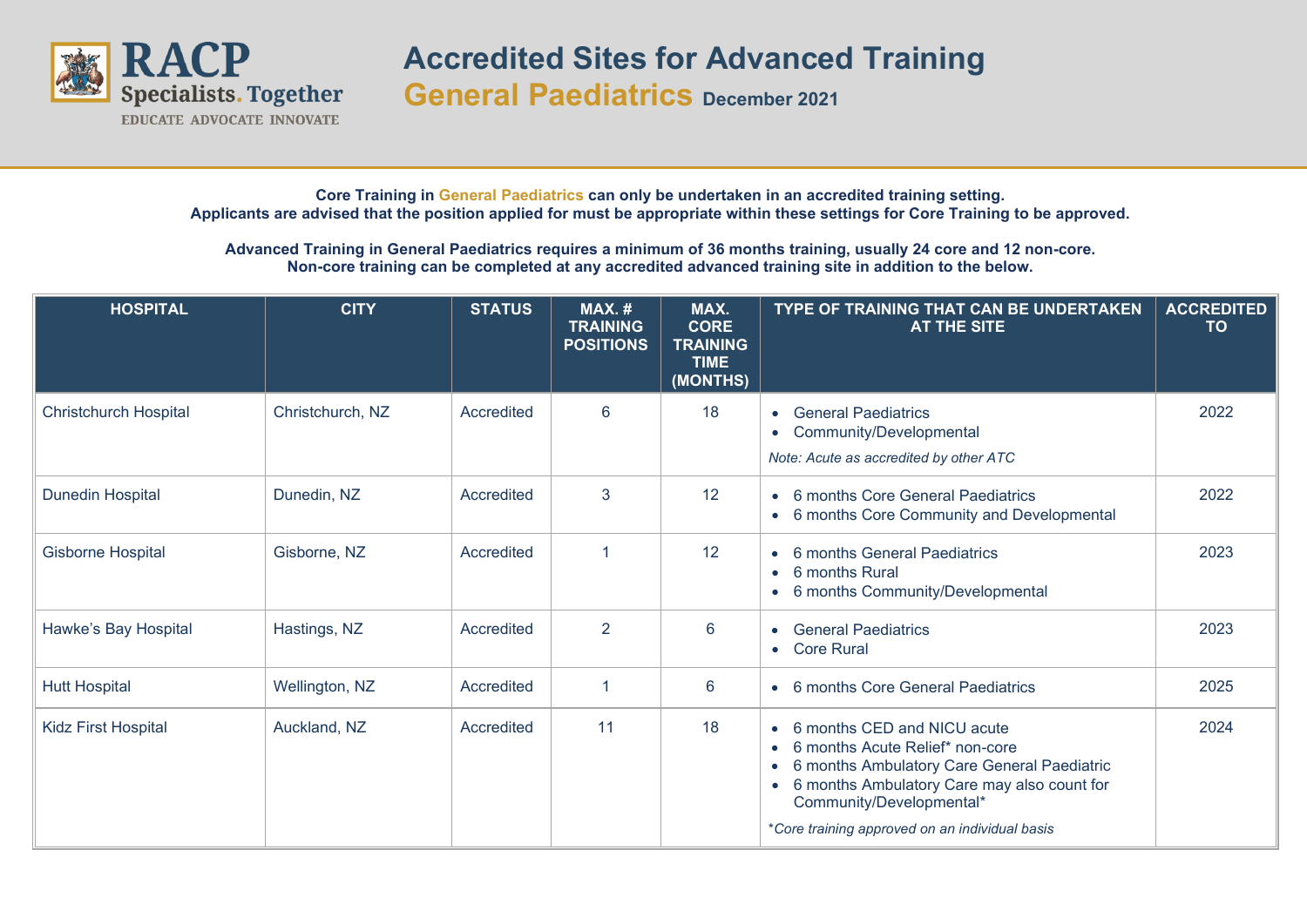| <b>HOSPITAL</b>                     | <b>CITY</b>          | <b>STATUS</b> | <b>MAX.#</b><br><b>TRAINING</b><br><b>POSITIONS</b> | MAX.<br><b>CORE</b><br><b>TRAINING</b><br><b>TIME</b><br>(MONTHS) | TYPE OF TRAINING THAT CAN BE UNDERTAKEN<br><b>AT THE SITE</b>                                                             | <b>ACCREDITED</b><br><b>TO</b> |
|-------------------------------------|----------------------|---------------|-----------------------------------------------------|-------------------------------------------------------------------|---------------------------------------------------------------------------------------------------------------------------|--------------------------------|
| <b>Nelson Hospital</b>              | Nelson, NZ           | Accredited    | $\overline{1}$                                      | 12                                                                | • 6 months General Paediatrics<br>6 months Rural<br>$\bullet$<br>• 6 months Community/Developmental                       | 2023                           |
| <b>Palmerston North Hospital</b>    | Palmerston North, NZ | Accredited    | 1                                                   | 12                                                                | 6 months General Paediatrics<br>$\bullet$<br>6 months Rural<br>$\bullet$<br>6 months Community/Developmental<br>$\bullet$ | 2023                           |
| Rotorua Hospital                    | Rotorua, NZ          | Accredited    | 1                                                   | 12                                                                | 6 months General Paediatrics<br>$\bullet$<br>6 months Rural<br>$\bullet$<br>• 6 months Community/Developmental            | 2023                           |
| Southland Hospital                  | Invercargill, NZ     | Accredited    | 1                                                   | 12                                                                | 6 months General Paediatrics<br>$\bullet$<br>• 6 months Rural                                                             | 2022                           |
| <b>Starship Children's Hospital</b> | Auckland, NZ         | Conditional   | 10                                                  | 18                                                                | • General Paediatrics<br>Note: Community/Developmental and Acute as accredited by<br>other ATCs                           | 2022                           |
| Taranaki Base Hospital              | New Plymouth, NZ     | Accredited    | $\overline{2}$                                      | 12                                                                | <b>General Paediatrics</b><br>$\bullet$<br>Rural<br>$\bullet$<br>Community/Developmental<br>$\bullet$                     | 2023                           |
| <b>Tauranga Hospital</b>            | Tauranga, NZ         | Accredited    | 3                                                   | 12                                                                | 6 months General Paediatrics<br>$\bullet$<br>6 months Rural<br>$\bullet$<br>• 6 months Community/Developmental            | 2024                           |
| <b>Waikato Hospital</b>             | Hamilton, NZ         | Accredited    | $\overline{7}$                                      | 18                                                                | 6 months Core General Paediatrics<br>$\bullet$<br>6 months Community/Developmental<br>• 6 months NICU Acute               | 2022                           |
| <b>Waitakere Hospital</b>           | Auckland, NZ         | Accredited    | 11                                                  | 12                                                                | <b>General Paediatrics</b><br>$\bullet$<br><b>Community/Developmental</b><br>$\bullet$                                    | 2026                           |
|                                     |                      |               | 1 Fellow<br>position                                | 12                                                                | • Community/Developmental                                                                                                 |                                |